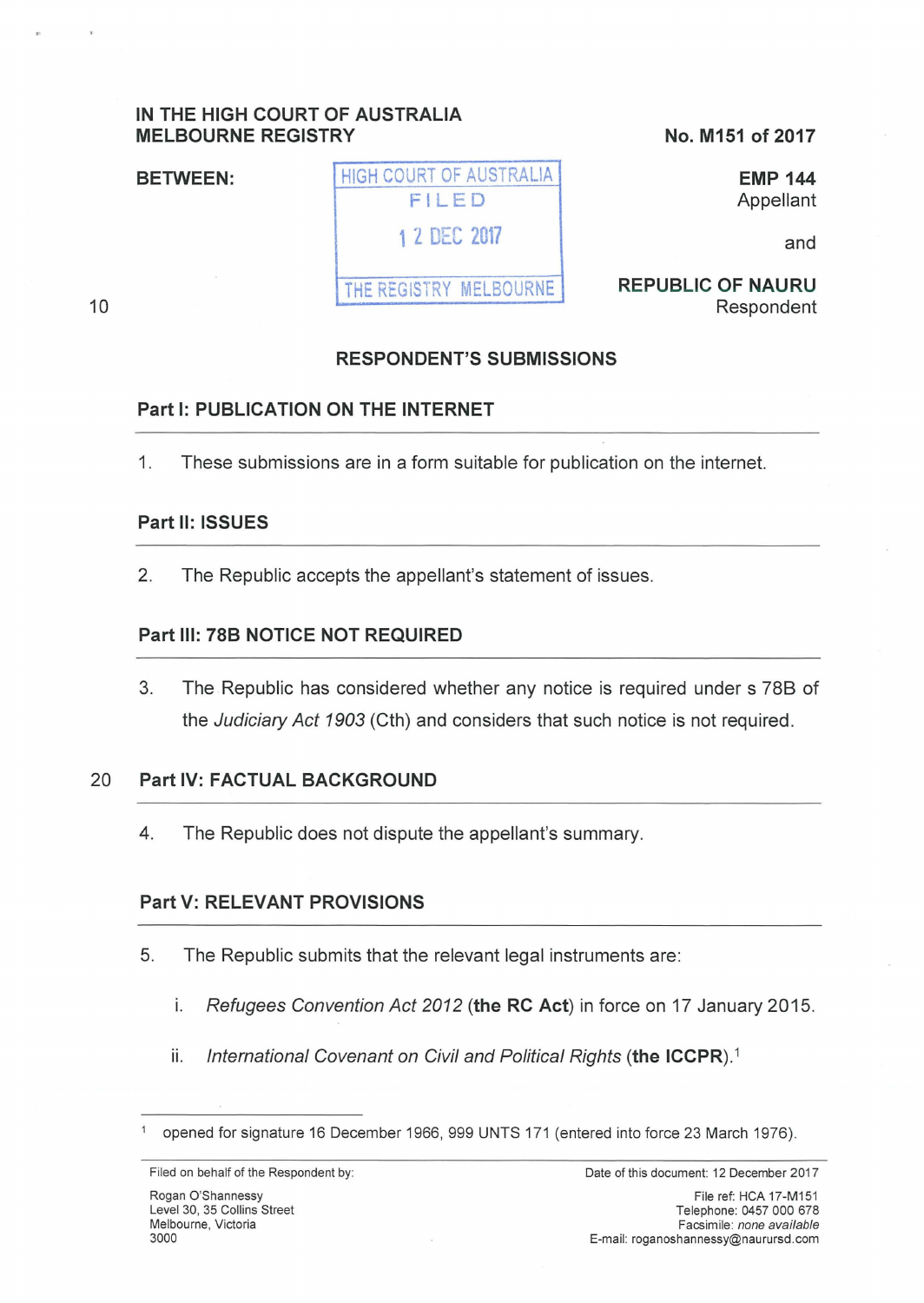### **Part** VI: **ARGUMENT**

### **Ground 1**

### Relevant principles

- 6. The Republic accepts that where an asylum seeker objects to the possibility of "internal relocation", the Refugee Status Review Tribunal **(the Tribunal)** may come under a duty to consider that objection. This principle is derived by analogy with the obligation to consider clearly articulated arguments, or "claims", as to why that asylum seeker should be recognised as a refugee or owed complementary protection.<sup>2</sup>
- 10 7. Whether any such duty arises in any given case is to be assessed in the context of the principles relating to internal relocation in international law, that internal relocation will be available where it is reasonable, in the sense of practical, for a person to avail himself or herself of the protection of his or her country in some place other than the place where they fear harm. $3$
- 8. Although the personal circumstance of an asylum seeker will be relevant, that does not mean that every point identified by an asylum seeker as an objection to relocation gives rise to a duty on the Tribunal to consider and resolve that objection. lt may be that the objection is misconceived, irrelevant, or has no rational connection with the relevant test, noting that objections to relocation 20 are often made on grounds that amount to no more than a complaint about living standards or lifestyle. Complaints of this kind could not amount to objections to relocation that must be considered by the Tribunal.

### Inferences from a statement of reasons

9. An appellant before the Supreme Court of Nauru, and before this Court, bears by the "burden of persuasion" to satisfy the Court that there has been some legal error by the Tribunal.<sup>4</sup> Where an appellant alleges that some matter was

<sup>2</sup>Dranichnikov v Minister for Immigration and Multicultural Affairs (2003) 77 ALJR 1088.

<sup>&</sup>lt;sup>3</sup> Approved by this Court in SZATV v Minister for Immigration and Citizenship (2007) 233 CLR 18 and Minister for Immigration and Border Protection v SZSCA (2014) 254 CLR 317.

<sup>4</sup> SZSSC v Minister for Immigration and Border Protection (2014) 317 ALR 365, [81(g)].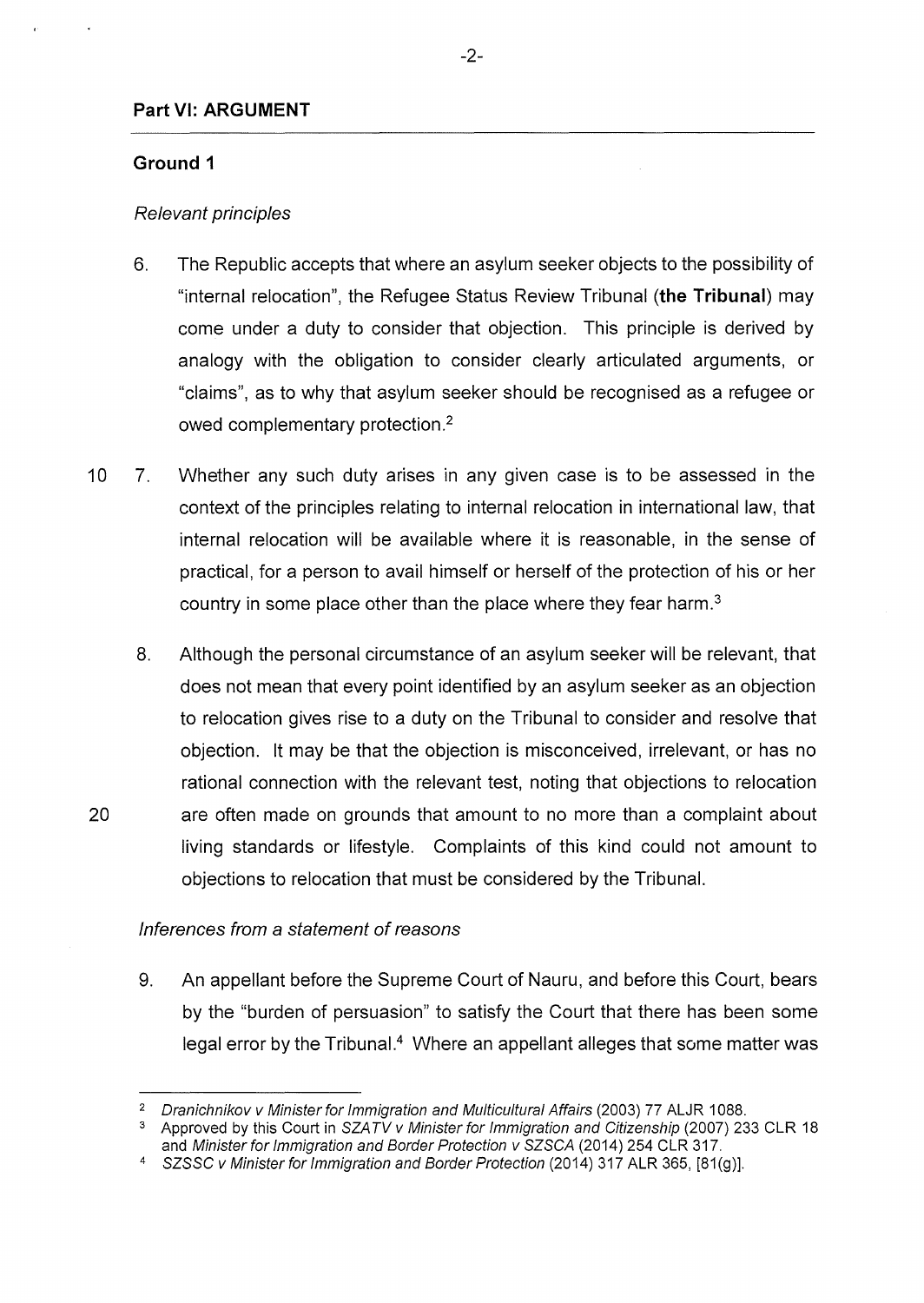not considered by the Tribunal by pointing to the omission to mention that matter in the statement of reasons, the starting point for resolving that argument is to observe the limited nature of the obligation to produce a statement of reasons under s 34(4) of the RC Act.

- 10. This obligation is identical in form to that considered in *Minister for Immigration* v Yusuf (2001) 206 CLR 323 (see especially at 330-331 [4]-[5], [9] (Gieeson CJ), 337-338 [30]-[35] (Gaudron J), 345-346 [66]-[69] (McHugh, Gummow and Hayne JJ)), and the Republic submits that the same principles are applicable: the mere fact that a matter is not referred to in a statement of reasons does 10 not mean the matter was not considered by the Tribunal. Some matters may have been considered but found not to be material, or not deserving of any weight, and thus not mentioned. The issue is whether, having regard to the limited obligation under s 34(4) of the RC Act, an inference can be sustained that if the matter had been considered at all, it would have been referred to expressly in the reasons (even if it were then rejected or given no weight).<sup>5</sup>
	- 11. In this context, it may also be that specific mention of a matter was otiose because the Tribunal had dealt with the overarching issue at a level of generality or rejected a premise which made further specific mention of subsidiary or derivative matters otiose.<sup>6</sup>
- 20 12. Deciding whether an appellant has met their burden of persuasion will be significantly influenced by the objective "importance" of the matter alleged not to have been considered, understood in the context of the case advanced on review and the manner in which the Tribunal determined the review\_?

### Legal error in not considering material

13. Even where a Court is satisfied that a Tribunal has failed to consider some matter, that does not immediately justify a finding of "legal error": merely to ignore relevant material, without more, is not legal error. A failure to consider

-3-

<sup>5</sup>Minister for Immigration and Border Protection v SZSRS (2014) 309 ALR 67, 75 [34].

<sup>&</sup>lt;sup>6</sup> Applicant WAEE v Minister for Immigration and Multicultural and Indigenous Affairs (2003) 236 FCR 593, 604-605 [46]-[47].

<sup>7</sup> Minister for Immigration and Citizenship v SZRKT (2013) 212 FCR 99, 130 [111].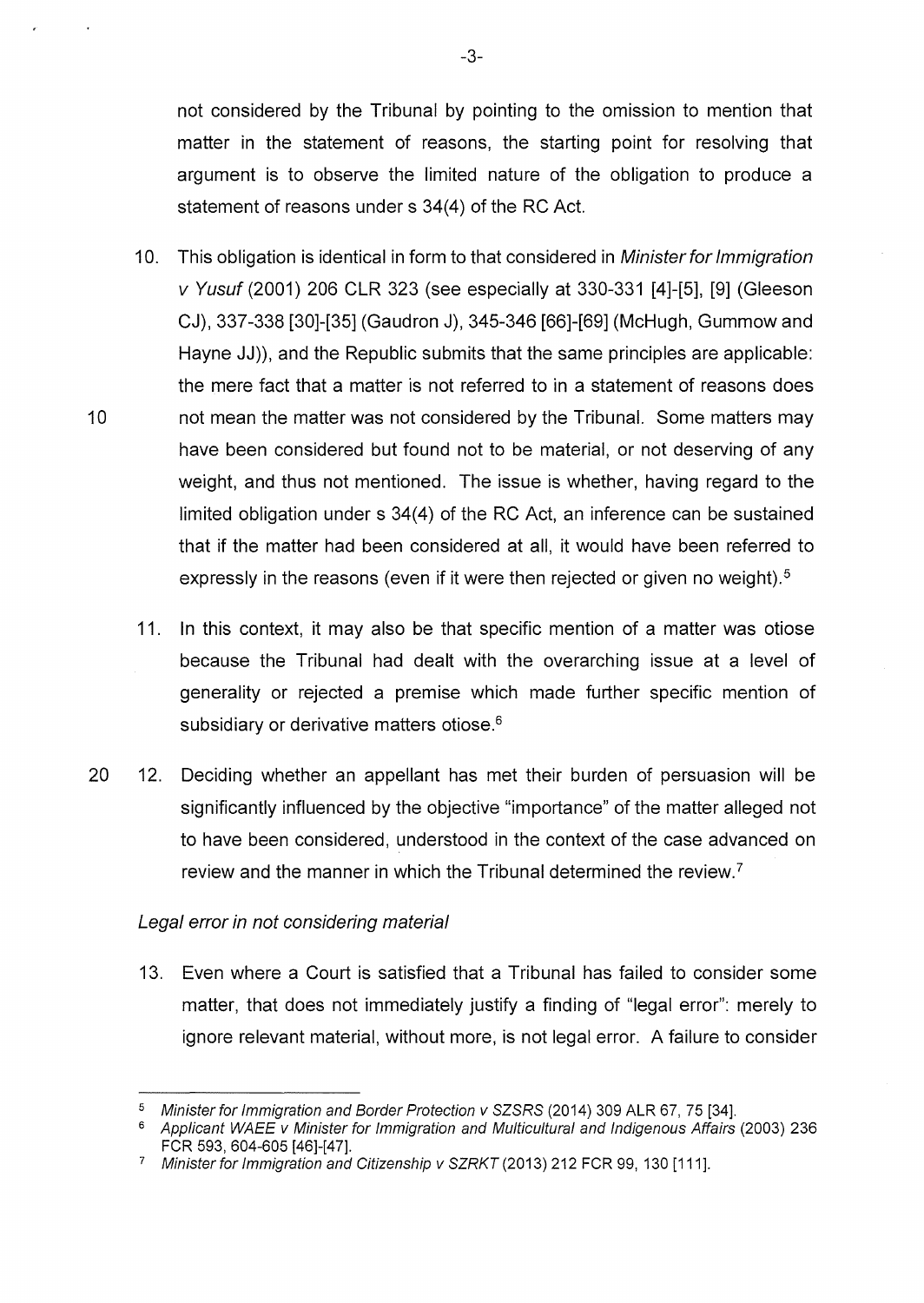relevant material will only amount to an error of law where the material was central and important to the review, with the correlative consequence that the error was sufficiently serious to justify a conclusion that the Tribunal has failed to exercise jurisdiction or denied procedural fairness to an appellant. <sup>8</sup>

#### The purported objections in this case

- 14. The appellant alleges that he made four objections to relocation during the course of the review, which were such that obliged the Tribunal to consider them, and further alleges that the Tribunal did not consider these objections (AS [35]). These are said to be that:
- 10 a. His family would face substantial prejudice in accessing education.
	- b. He was in hiding because there was no freedom to express one's political views throughout Nepal.
	- c. He did not have any tertiary or professional education.
	- d. He held ongoing fears for the safety of his wife and son.
- 15. The first supposed objection appears at paragraph 21 of the appellant's statement dated 29 January 2014, which provides: "As an active member of the NNDP my family and I face substantial prejudice in accessing education, employment and essential services." This was not an "objection to relocation". Rather, it was part of the appellant's evidence as to why he said he was a 20 refugee or owed complementary protection. The Tribunal responded to the issue to which this statement related - the appellant's fears arising from his political opinion  $-$  in finding that the appellant was not at risk of politically motivated harm in Kathmandu by reason of the stabilised situation in Nepal (Reasons [26], [28], [35], [37]). Accordingly, there is no basis to infer that the Tribunal did not consider this matter. Further, the Republic submits that this assertion about the situation in Nepal, made by the appellant himself and

<sup>&</sup>lt;sup>8</sup> Minister for Immigration and Border Protection v SZSRS [58]-[59]; Minister for Immigration and Citizenship v SZRKT (2013) 212 FCR 99, 127 [97], 128-129 [102].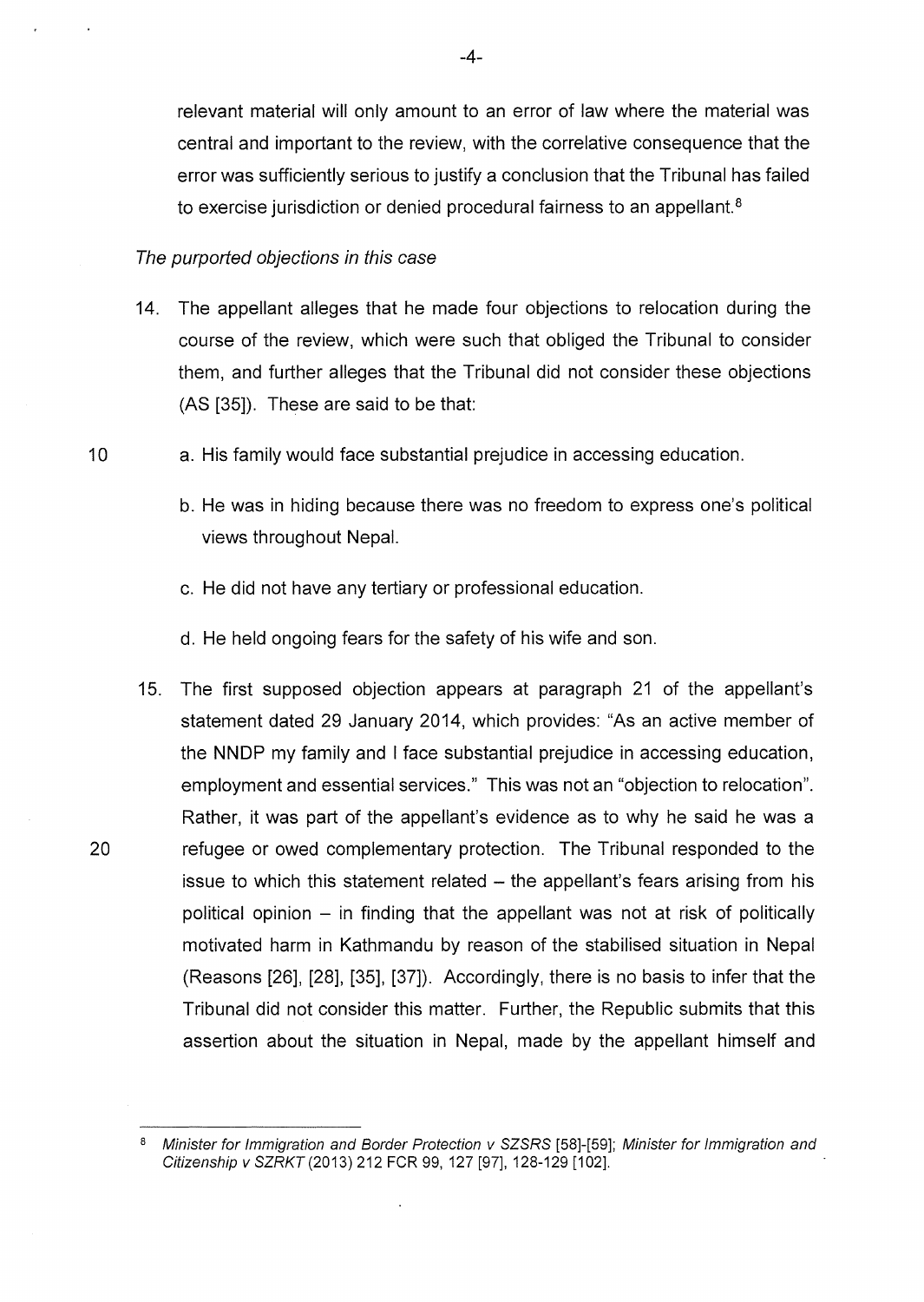without reference to supporting country information, could not be regarded as "central or important" evidence in the review.

- 16. The second supposed objection appears at paragraph 69 of the appellant's statement dated 27 October 2014, which relevantly provides: "The whole time that I was in Kathmandu in 2013, I was in hiding." The Republic submits that read in its proper context, the appellant's statement that he was "hiding in Kathmandu" is a reference to the fact that his mere presence in Kathmandu, in his opinion, was "hiding" from those persons in his village who sought to cause him harm. There is no suggestion, however, that he thought it was 10 necessary that he had to take protective measures whilst in Kathmandu to avoid harm there. The Tribunal found by reference to country information that the appellant would not be exposed to a real chance of harm if returned to Kathmandu (Reasons [33]-[38]). In that circumstance, it was otiose to make specific mention of this piece of evidence. Further, the Republic submits that this piece of evidence could not on any view be regarded as "central or important" evidence in the review (however it is construed), given that its relevance was completely overtaken by the Tribunal's findings about the present security situation in Kathmandu.
- 17. In relation to the second supposed objection to relocation, the appellant 20 suggests that he made a complaint that there is no freedom to express one's political views throughout Nepal. However, the reference in footnote 50 of the appellant's submissions does not support the supposed objection. In any event, the Tribunal found that the appellant was not at risk of politically motivated violence in Kathmandu by reason of the stabilised situation in Nepal (Reasons [26], [28], [35], [37]), which demonstrates consideration of any supposed objection on these grounds.
- 18. The third supposed objection to relocation appears at paragraph 66 of the appellant's statement dated 27 October 2014, which provides under the heading "Why I did not flee to India" that "I do not have any tertiary or 30 professional education, and I have no professional skills" (BD 118). This statement by the appellant is made under a heading not concerned with objecting to relocation  $-$  the heading "Relocation" appears later in this

-5-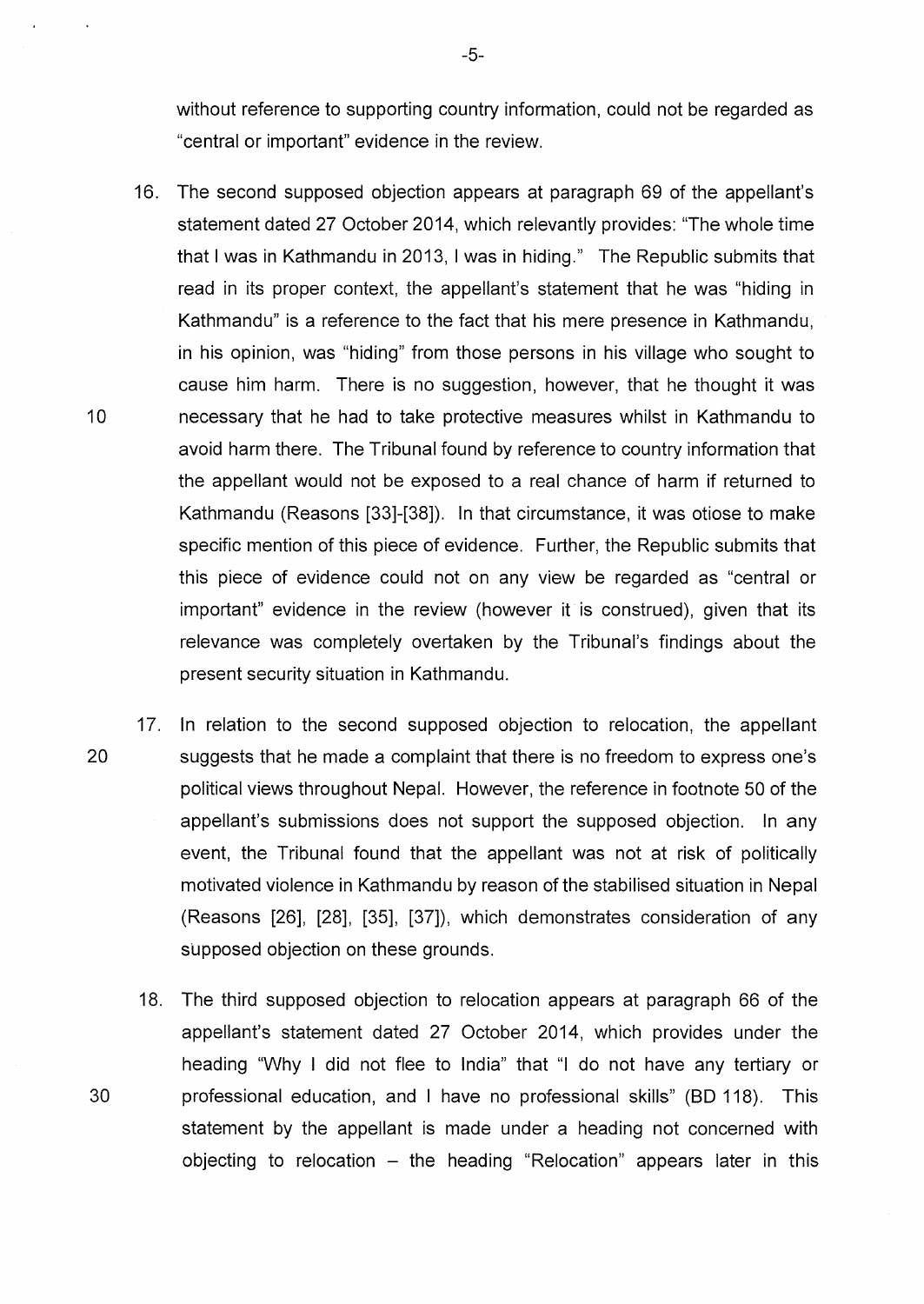statement. Having regard to the structure of the appellant's own statement, but also having regard to the content of what is said in paragraphs 62-67 of that statement, it is apparent that this evidence was not advanced as an objection to relocation. lt follows that insofar as the appellant's argument is premised on the notion that it was an objection to relocation, it must fail. In any event, the Tribunal specifically addressed the appellant's education and skills (Reasons [39]-[40]), demonstrating an awareness that the appellant's highest level of education is year 10 of high school and that he is not tertiary educated, that his employment was limited to driving and political activity and 10 that he was not professionally skilled.

- 19. The fourth supposed objection to relocation appears at paragraph 71 of the appellant's statement dated 27 October 2014, and concerns the situation with respect to his wife and son. The appellant's concerns regarding his wife and child involved two elements:
	- a. The first concerned the same matters from which he asserted to be in fear of harm in Nepal – the dispute with the Maoists in his home region. This was dealt with by the Tribunal in the context of its findings that the appellant would not be exposed to a real chance of harm in Kathmandu (which subsumed the issue insofar as it overlapped with the circumstances of his wife and child) (Reasons [18], [21], [33]-[38]).
	- b. The second concerned the appellant's child's inability to enrol in school. The Tribunal dealt with this issue by observing that the reason why the child could not enrol in school was due to the appellant's absence from Nepal (Reasons [20]).
	- c. Accordingly, there is simply no basis for suggesting that the Tribunal failed to consider the material set out in paragraph 71 of the appellant's statement dated 14 October 2014.
- 20. The reference to MZANX v Minister for Immigration and Border Protection [2017] FCA 307 does not assist the appellant. That case turned on its own

-6-

20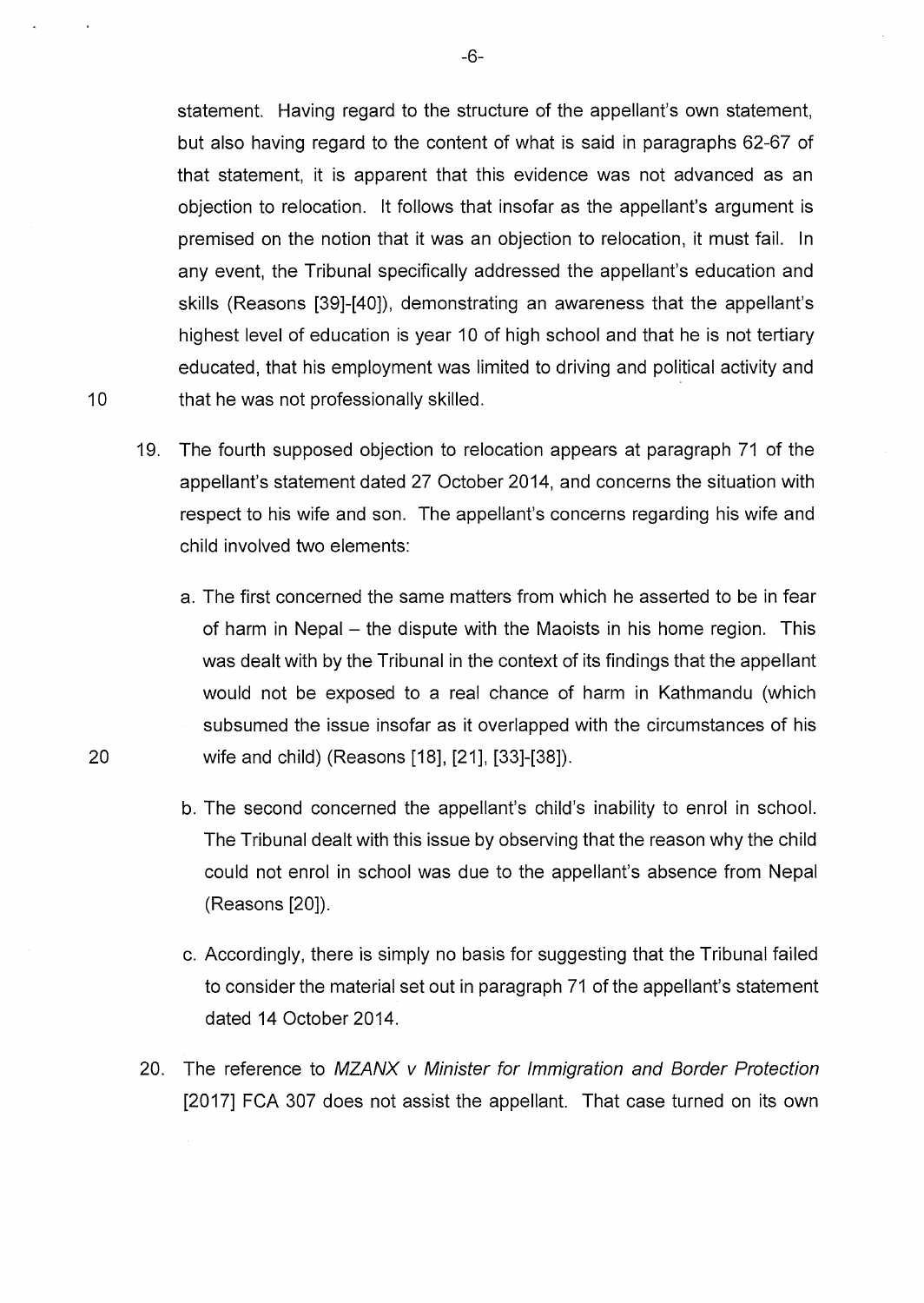unique factual circumstances, and Mortimer J did not purport to apply any different principles than those discussed above.

21. Further, insofar as the appellant mounts an argument by reference to the arguably more difficult standard discussed in Dranichnikov v Minister for Immigration and Multicultural Affairs (2003) 77 ALJR 1088, the appellant is on ever weaker ground. On no view could it be said that the various disparate references to selected extracts from the appellant's evidence amounted to a "clearly articulated argument".

### **Ground 2**

- 10 22. In SZBEL v Minister for Immigration and Multicultural and Indigenous Affairs (2006) 228 CLR 152, 162 [32], this Court endorsed the statement in Commissioner for Australian Capital Territory Revenue v Alphaone Pty Ltd (1994) 49 FCR 576, 591-592, that procedural fairness obligations extend to require the decision-maker to identify to the person affected any issue critical to the decision which is not apparent from its nature or the terms of the statute under which it is made.
- 23. The Republic accepts that under the RC Act, there may arise a case where procedural fairness requires the Tribunal to identify for a review applicant an issue in the review. However, that obligation does not extend to specifically 20 identifying issues that are "obvious", and further, no procedural unfairness- in the sense of practical injustice  $-$  could arise where a review applicant was actually on notice of an issue.
	- 24. To the extent that the appellant identifies the source of this obligation as being s 40(1) of the RC Act, that is not correct. Section 40(1) of the Act is a formal, mechanistic provision which does no more than oblige the Tribunal to invite a review applicant to attend for an oral hearing. Whatever the quality of any hearing that takes place, or even if no hearing takes place, the only relevant legal question is whether the Tribunal afforded procedural fairness to a review applicant.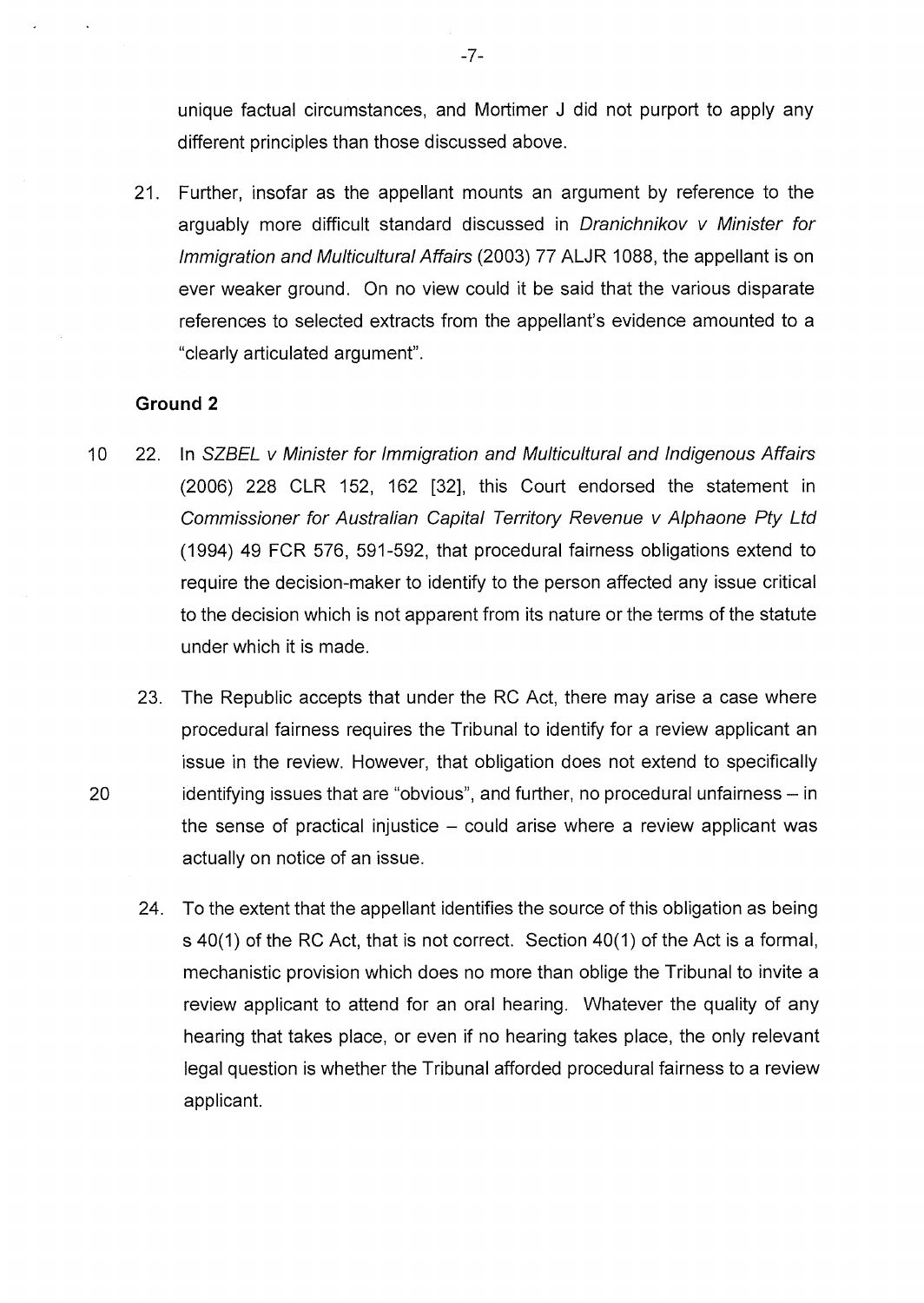- 25. In this case, the appellant himself gave evidence directed to the question of relocation, and filed written submissions through his legal representatives in relation to relocation (statement dated 29 January 2014, [27]; statement dated 27 October 2014, [38]-[46]; submissions dated 24 November 2014, [68]-[72]). His legal representative also made oral submissions on relocation at the hearing before the Tribunal (Transcript, P51.16, P51.37).
- 26. lt follows that the Tribunal did not fail to afford the appellant procedural fairness for the reasons asserted in ground 2.
- 27. Indeed, there is an irreconcilable tension between the appellant's grounds 1 10 and 2, and it is unclear why the appellant has not advanced these grounds in the alternative.

#### **Ground 3**

- 28. The appellant's suggestion that there is some lack of clarity about the Tribunal's findings with respect to complementary protection is unfounded. In paragraphs 43-44 of the Reasons, the Tribunal records its findings that the appellant's claims to complementary protection were based on the same factual matters (ie, the same "narrative") as his claims made under the Refugees Convention.
- 29. An administrative decision maker is entitled to approach a case by assessing 20 an applicant's factual claims in relation to one particular legal context or issue, and then to cross-refer or adopt such factual findings for the purpose of another legal issue. $9$  That will often be an efficient course for the Tribunal to adopt. Where there is a detailed and comprehensive evaluation of the applicant's narrative with respect to the Refugees Convention, and there are no additional factual claims or evidence said to warrant complementary protection, the Tribunal is entitled to give only brief reasons for rejecting the complementary protection claims, including where the reasoning is essentially to the effect that

-8-

<sup>9</sup> SZSGA v Minister for Immigration, Multicultural Affairs and Citizenship [2013] FCA 774, [56].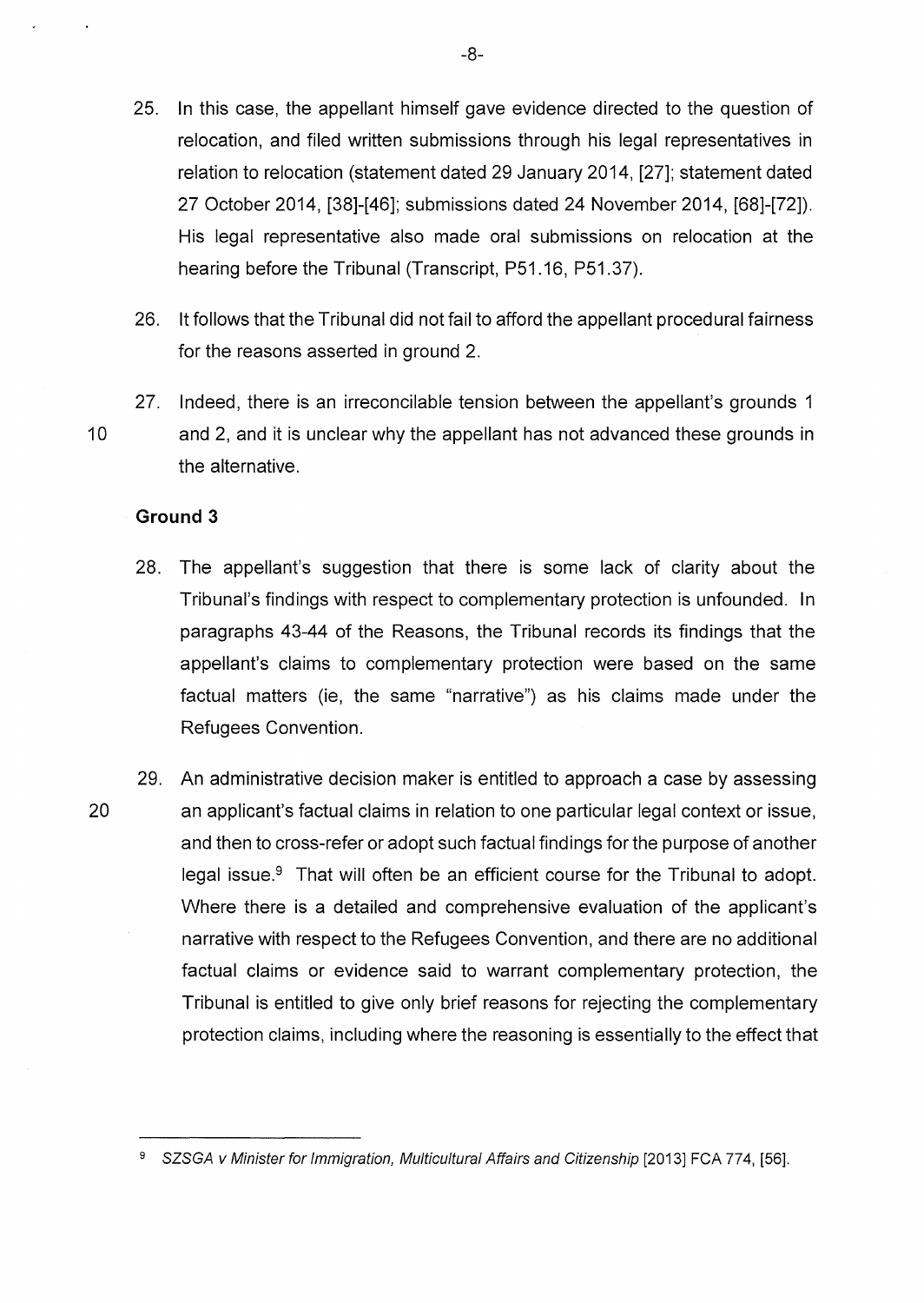"the complementary protection claims are rejected for the same reasons as the Refugees Convention claims" (Reasons [43]-[45]).

- 30. To the extent that the appellant's complaint focusses upon the Tribunal's use of the phrase "There are no arguments advanced...." (AS [51], Reasons [43]), the appellant misconstrues that expression.
- 31. This is an attack on a straw man- the Tribunal's expression cannot be read in the manner suggested by the appellant. The Tribunal stated, correctly, that the appellant made one set of factual claims, which ground his claims under the Refugees Convention and to complementary protection.

### 10 **Ground 4**

#### "Complementary protection" under the RC Act

- 32. Nauru has signed the ICCPR and accepts that this creates "international obligations" within the meaning of the definition of 'complementary protection' in s 3 of the RC Act. Accordingly, the Tribunal is obliged to determine claims made in relation to the ICCPR, arising through the combination of:
	- i. the definition of 'complementary protection' in s 3 of the RC Act;
	- ii. the obligation on the Secretary under s 6(1) of the RC Act;
	- iii. the implied requirement to resolve an application for merits review of the decision of the Secretary under s 31 of the RC Act; and
- 20 iv. the functions, powers and duties of the Tribunal under ss 33 and 34 of the RC Act;

but, not by dint of s 4(2) of the RC Act.

33. Section 4(2) of the RC Act does not impose any obligation upon the Tribunal. Rather, s 4(2) of the RC Act is an expression of the principle of nonrefoulement as it relates to the Republic, and a statement that the Republic must not expel or return any person in breach of Nauru's international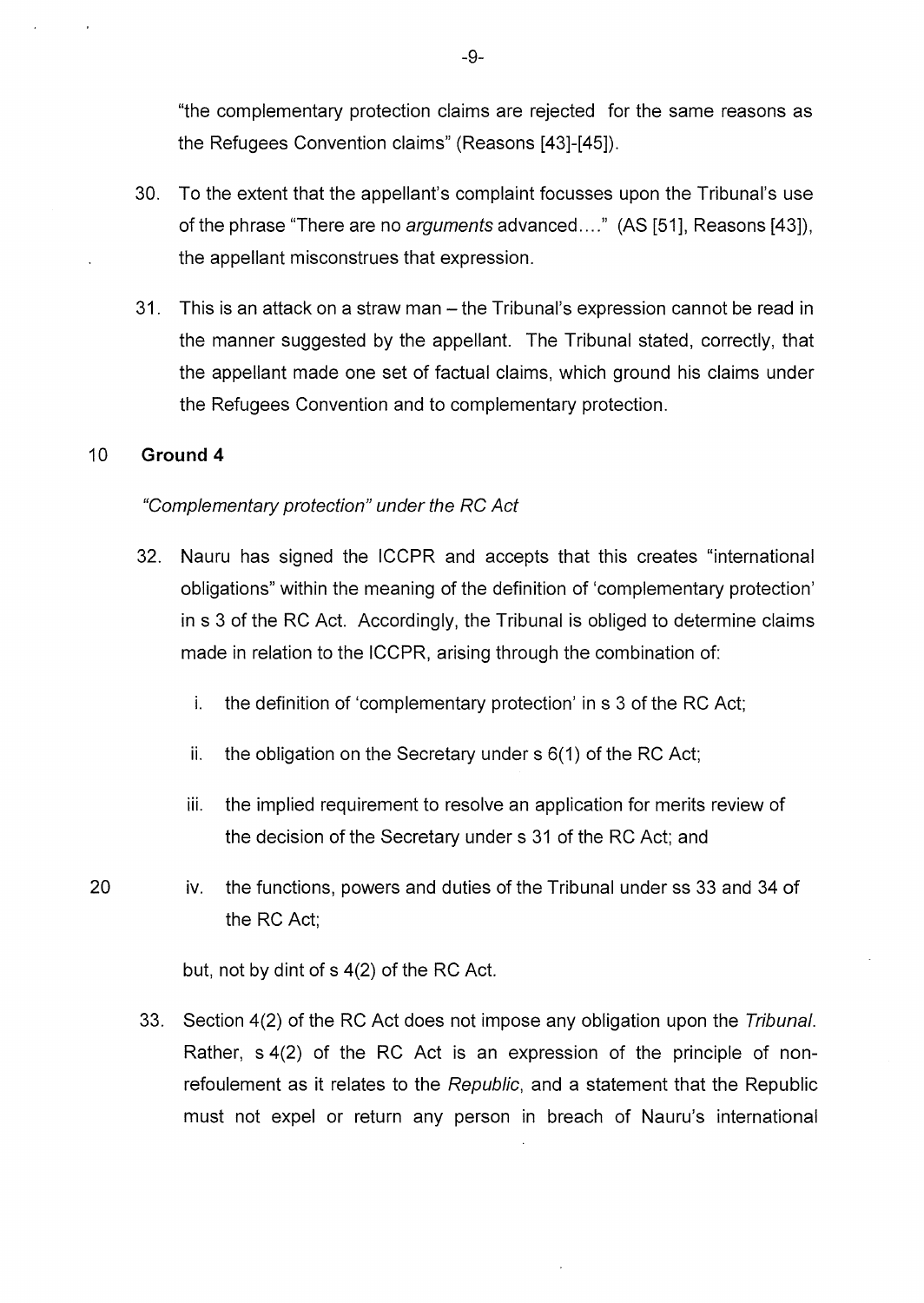obligations arising in this case under the ICCPR. This does not influence or affect the Tribunal's function to conduct a review.

#### The reasons of the Tribunal

34. In paragraphs 43-45 of its reasons, the Tribunal essentially states that the appellant was not owed complementary protection for the same reasons as why he was found not to be a refugee. By this analysis, the "relocation analysis" that was done for the purpose of assessing whether the appellant was a refugee (Reasons [33]-[41]) is imported as the dispositive analysis for the purpose of the appellant's complementary protection claims.

### 10 No error of law is shown in the Tribunal's approach

- 35. The appellant's argument centres on the submission that the "complementary protection obligation that arises by reason of Nauru's international obligations is not limited in any relevant way" (AS [58]). This is said to create an "absolute prohibition on return" (AS [36]), which means that "the Tribunal erred in applying a relocation test to the appellant's claim for complementary protection" (AS [58]).
- 36. This argument is misconceived.
- 37. International jurisprudence has identified, and the Republic accepts, that art 2 of the ICCPR contains an obligation not to return or expel a person to a country 20 where there are substantial grounds for believing that there is a real risk of irreparable harm, such as that contemplated by arts 6 and 7 of the ICCPR. <sup>10</sup> Those provisions are as follows:

#### Article 2

1. Each State Party to the present Covenant undertakes to respect and to ensure to all individuals within its territory and subject to its jurisdiction the rights recognized in the present Covenant, without distinction of any kind, such as race, colour,

<sup>&</sup>lt;sup>10</sup> See Human Rights Committee, General Comment No 31: The Nature of the General Legal Obligation Imposed on States Parties to the Covenant, 80<sup>th</sup> sess, UN Doc CCPR/C/21/Rev.1/Add.13 (26 May 2004), [12].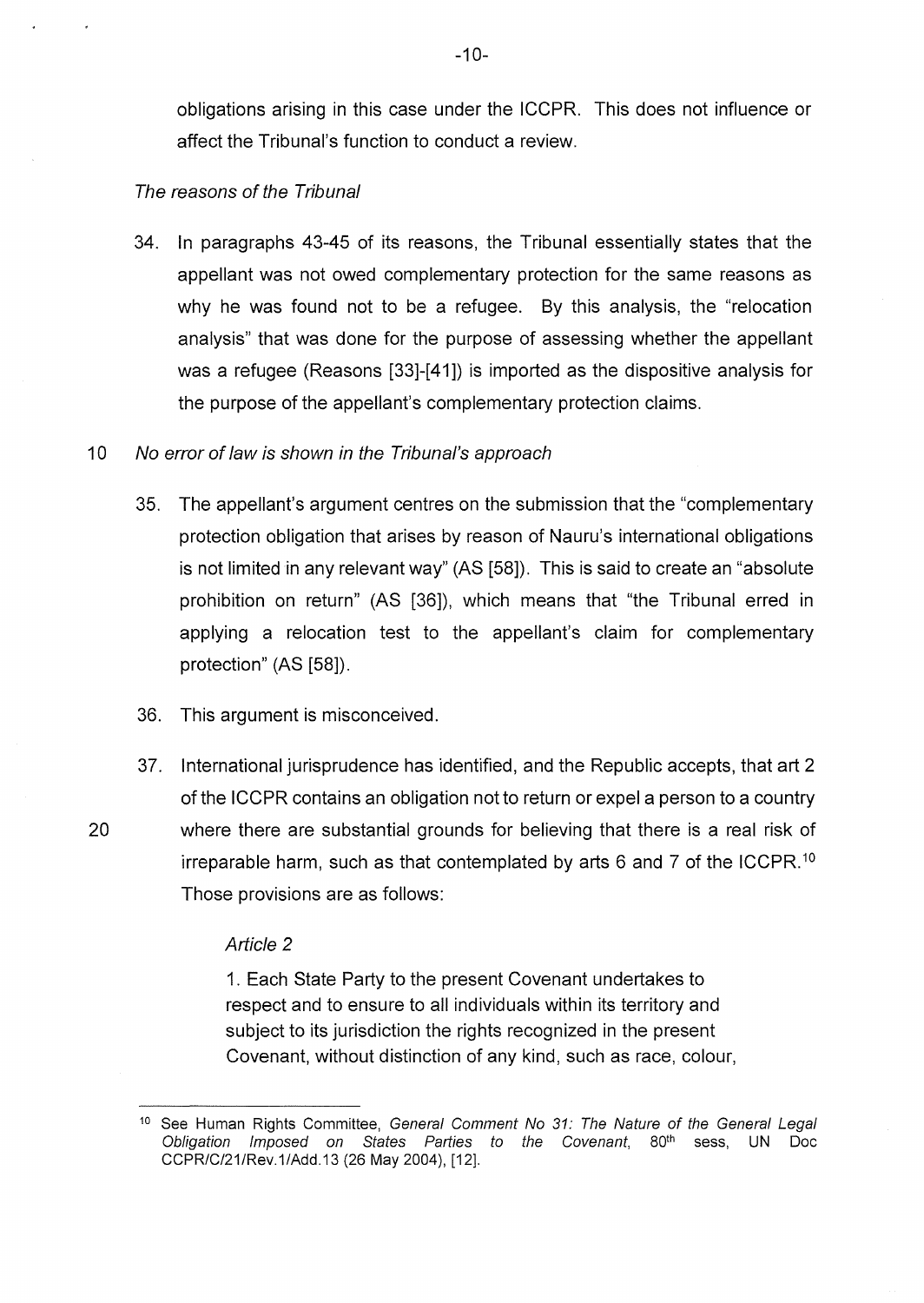sex, language, religion, political or other opinion, national or social origin, property, birth or other status...

### Article 6

1. Every human being has the inherent right to life. This right shall be protected by law. No one shall be arbitrarily deprived of his life. ...

### Article 7

10

No one shall be subjected to torture or to cruel, inhuman or degrading treatment or punishment. In particular, no one shall be subjected without his free consent to medical or scientific experimentation.

38. The obligation in article 2 has been understood to prohibit return of a person to a country where, as a necessary and foreseeable consequence of return to that country, there is a real risk that the person may suffer the kind of harm addressed in Articles 6 and 7 of the ICCPR. <sup>11</sup>

39. The Republic submits that this is a "high standard",<sup>12</sup> which will not be met where it is reasonable, in the sense of practicable, for a person to relocate to another part of their own country and obtain protection in that place of relocation (an internal flight option). That is because, if the relevant harm can 20 reasonably be avoided by internal relocation, the risk of such harm cannot be said to be a necessary consequence of return to the country in question.

- 40. This analysis is the settled position in international jurisprudence regarding the ICCPR, and comparable obligations.
- 41. In Sufi and Elmi v United Kingdom,<sup>13</sup> after referring to earlier authorities on the proposition, the European Court of Human Rights affirmed that the availability of internal relocation (or internal flight) was a qualification to the relevant obligations owed by the United Kingdom under the Convention for the

-11-

<sup>&</sup>lt;sup>11</sup> Human Rights Committee, Views: Communication No 470/1991, 48<sup>th</sup> sess, UN Doc CCPR/C/48/D/470/1991 (30 July 1993), 9-10 [6.2].

<sup>&</sup>lt;sup>12</sup> Minister for Immigration and Citizenship v Anochie (2012) 209 FCR 497, 512 [62].

<sup>13</sup> (2012) 54 EHRR 9, 266 [266].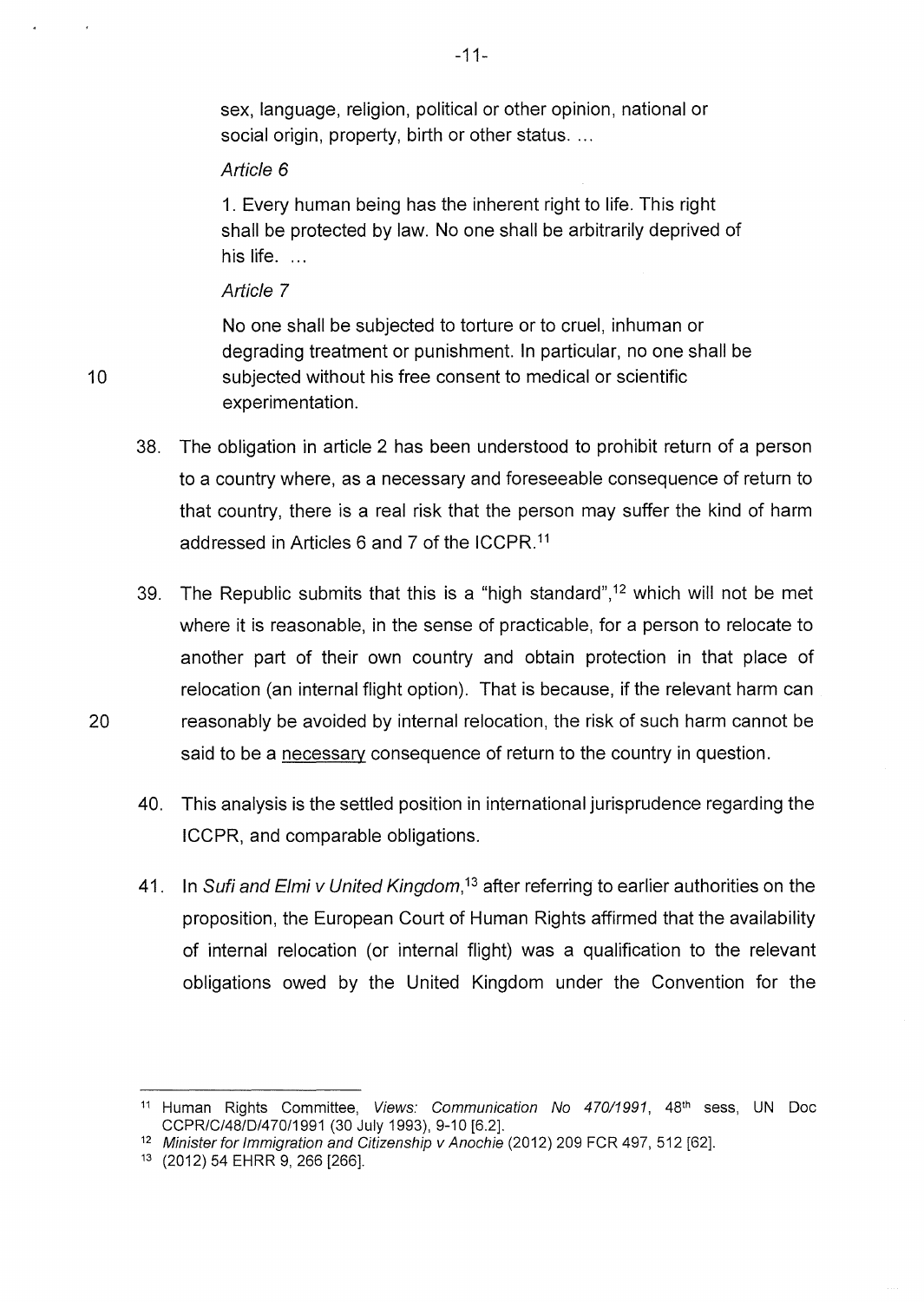Protection of Human Rights and Fundamental Freedoms **(the European Convention**<sup>14</sup>).<sup>15</sup> The Court said:<sup>16</sup>

lt is a well-established principle that persons will generally not be in need of asylum or subsidiary protection if they could obtain protection by moving elsewhere in their own country.<sup>17</sup> [emphasis added]

- 42. This proposition is stated under the heading "Relevant Principles of International Protection" and is a principle which is said to find reflection in the Qualification Directive and the Immigration Rules. Inherent in this passage is 10 the acceptance by the Court of the internal relocation qualification as a general principle of international law and applicable to non-refoulement obligations other than those arising under the Refugees Convention. To the extent that the appellant may suggest that this passage is merely a statement of the position adopted in the Qualification Directive or the Immigration Rules, that would be a serious misreading of the reasons of the Court.
- 43. In BL *v* Australia,<sup>18</sup> the UN Human Rights Committee (UNHRC) considered a communication authored by a Senegalese national who was found by the Australian legal system not to have a well-founded fear of persecution for the purposes of the Refugees Convention, because he could access State 20 protection in Senegal by relocating to a place within Senegal where he would not be exposed to the claimed fear of harm. Given those findings, ten of fourteen members of the UNHRC were unable to conclude that removing the man to Senegal would violate Australia's obligations under arts 6 or 7 of the ICCPR (at [7.4]). Two other members, concurring in the decision but giving separate additional reasons, described the "internal flight alternative" as a "basic rule of international refugee law as well as international human rights

<sup>&</sup>lt;sup>14</sup> opened for signature 4 November 1950, 213 UNTS 222 (entered into force 3 September 1953).

<sup>&</sup>lt;sup>15</sup> See also Salah Sheekh v The Netherlands (2007) 45 EHRR 50, 1198-1199 [141].

<sup>&</sup>lt;sup>16</sup> Sufi and Elmi v United Kingdom (2012) 54 EHRR 9, [35].

<sup>&</sup>lt;sup>17</sup> See also Hathaway and Foster, 'Internal protection/relocation/flight alternative as an aspect of refugee status determination' in Erika Feller, Volker Türk and Frances Nicholson (eds), Refugee Protection in International Law: UNHCR's Global Consultations on International Protection (2003: CUP), 357.

<sup>&</sup>lt;sup>18</sup> Human Rights Committee, Views: Communication No 2053/2011, 112<sup>th</sup> sess, UN Doc CCPR/C/112/D/2053/2011 (7 January 2015).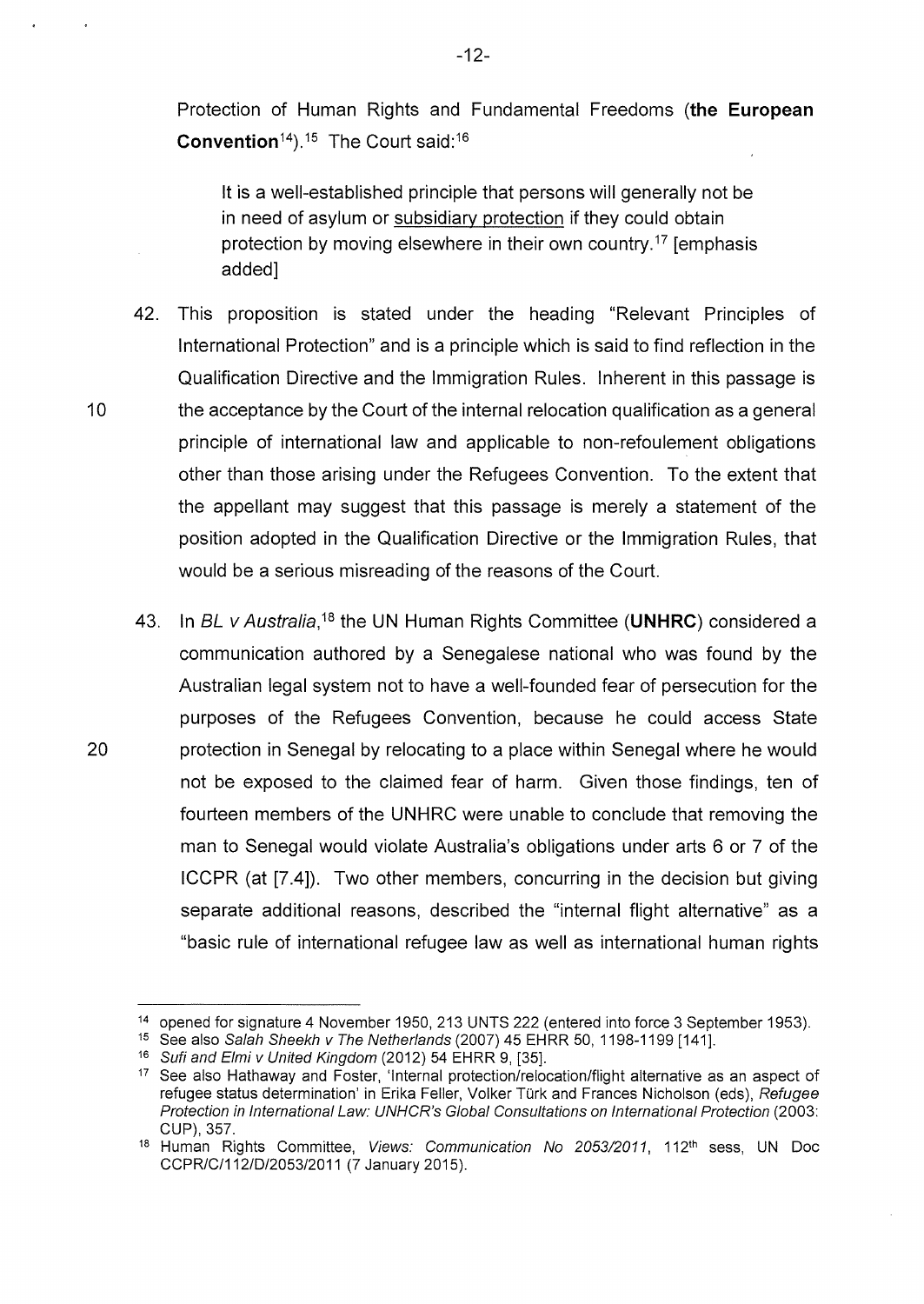law". They also stated that "Individuals are not in need of international protection if they can avail themselves of the protection of their own State; if resettling within the State would enable them to avoid a localized risk, and resettling would not be unreasonable under the circumstances, then returning them to a place where they can live in safety does not violate the principle of non-refoulement", citing  $SYL$  v Australia,<sup>19</sup> Sufi and Elmi v United Kingdom,<sup>20</sup> and Omeredo v Austria<sup>21</sup> as authority for the proposition. (One member expressed a contrary view.)

44. In a submission to the Australian Senate Legal and Constitutional Affairs 10 Legislation Committee which was considering proposed legislation that was to specify 'that a person has a real risk of significant harm,' for the purposes of a statutory complementary protection assessment, 'only if the real risk relates to all areas of a receiving country', the UNHCR recommended:

> ... the revision of this proposed amendment to ensure that the complementary protection framework, as codified in the Migration Act, requires consideration of the reasonableness of the proposed area of internal relocation consistent with existing State practice and a correct legal interpretation of Australia's obligations under international law. [emphasis added]

- 20 45. Implied in this submission is acceptance of the existence of an internal relocation aspect to complementary protection.
	- 46. Internal flight is not mentioned in the Refugees Convention as an exception to the express non-refoulement obligation in that treaty. The exception arises by implication, through the recognition of the fact that the Refugees Convention is framed around the geopolitical unit of 'States'. This implication derives from the fact that under international law, principal responsibility for protection lies with an individual's own State, and a foreign State does not owe protection obligations that could be provided domestically. Flowing from this observation is the examination of whether a person might reasonably be able to 'relocate'

-13-

<sup>&</sup>lt;sup>19</sup> Human Rights Committee, *Views: Communication No 1897/2009*, 108<sup>th</sup> sess, UN Doc CCPR/C/1 08/D/1897/2009 (11 September 2013).

<sup>2</sup>o (2012) 54 EHRR 9.

<sup>&</sup>lt;sup>21</sup> (European Court of Human Rights, Chamber, Application No 8969/10, 20 September 2011).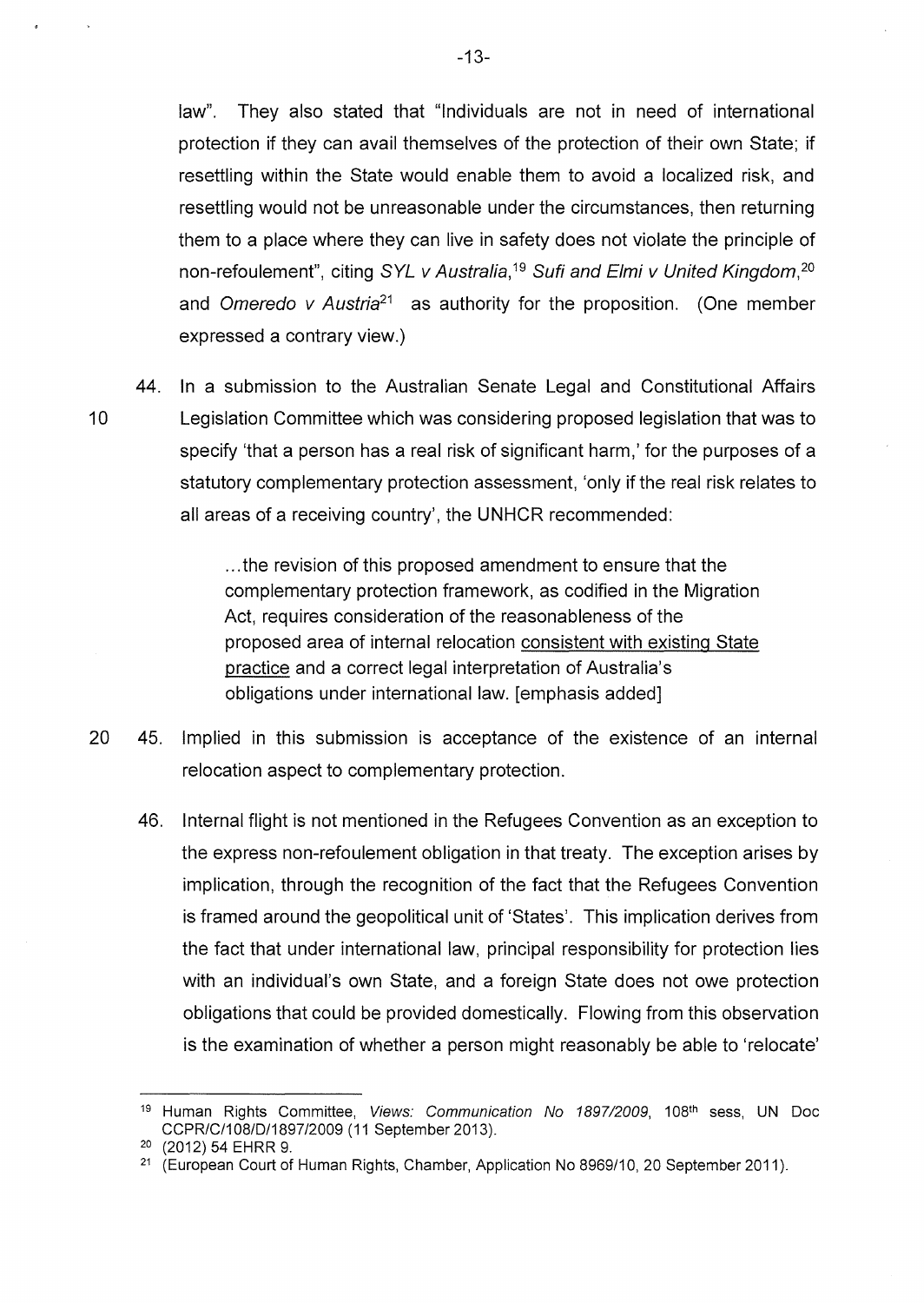to an area within his or her country of nationality where that protection can be a ccessed. <sup>22</sup>

- 47. The ICCPR also operates at the level of relations between States. This observation fortifies the correctness of the settled position in international law that there exists a internal flight exception, or relocation qualification, to the non-refoulement obligation arising under the ICCPR.
- 48. A specific response is required to some the appellant's submissions.
	- a. The suggestion that the obligation under art 7 of the ICCPR is "absolute" and makes no provision for exception or derogation does not assist the appellant. That observation presumes that an obligation is engaged; however, if relocation is reasonably available, then no obligation is engaged.
	- b. The appellant has failed to identify any authority or support for the postulated "reason" for the inclusion of express relocation provisions in the domestic arrangements of Australia, the European Union, the United Kingdom, Canada and New Zealand (AS [60]). The appellant cannot know why Australia and other jurisdictions adopted their respective domestic schemes; it is a bald assertion which does not assist his argument.
- c. In Australia, the Migration Act includes a codified regime of complementary protection, rather than picking up the test under international law. Hence, the reference to MZYYL v Minister for Immigration and Citizenship*23* does not assist the appellant. The extracted statement (AS [61]), with respect to relocation, was made in the course of explaining why it was not helpful to refer to authority on the interpretation of the treaties in construing the regime in the Migration Act. The Court was not purporting to decide whether there is any internal relocation qualification to relevant obligations under the ICCPR.

10

20

-14-

<sup>&</sup>lt;sup>22</sup> Hathaway and Foster, The Law of Refugee Status (2014,  $2<sup>nd</sup>$  ed), 332. The Republic accepts that an alternative analysis to the same conclusion is available, and has been preferred in Australia: Minister for Immigration v SZSCA (2014) 254 CLR 317. However, this analysis remains valid.

<sup>&</sup>lt;sup>23</sup> (2012) 207 FCR 211.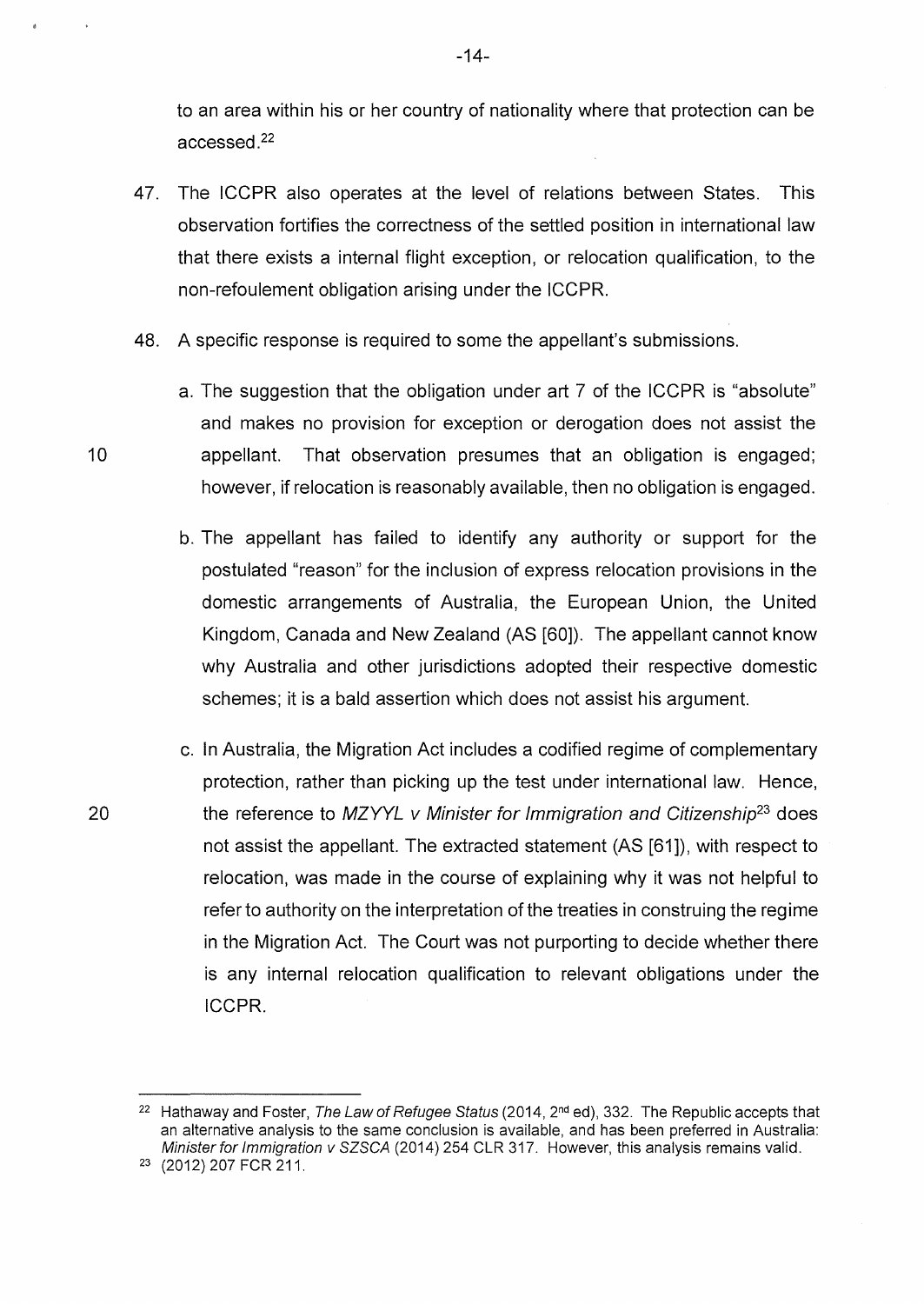49. lt follows that the appellant has not demonstrated any error of law affecting the decision of the Tribunal by reason of it applying a relocation qualification when assessing Nauru's international obligations arising under the ICCPR in respect of the appellant.

### **Ground 5**

20

- 50. The appellant alleges that the Tribunal misunderstood country information regarding the ability of the appellant's child to obtain citizenship and attend school in his absence.
- 51. AS [73] extracts highly selective passages from the relevant source document, 10 which actually provides (on page 16 of that document):

Citizenship laws that discriminate by gender contributed to statelessness. The 2006 Citizenship Act, which allowed more than 2.6 million persons to receive certificates, states that anyone born to a Nepali mother or father has the right to Nepali citizenship. The same law states, contradictorily, that a child born to a Nepali woman who is married to a foreign citizen is able to obtain citizenship only through naturalization. **Securing citizenship papers for the child of Nepali parents, even when the mother possesses Nepali citizenship documents, was extremely difficult unless the father of the child supported the application.** This persisted despite a 2011 Supreme Court decision to grant a child Nepali citizenship through the mother if the father was unknown or absent. [emphasis added]

- 52. This country information states that despite the appearances of the Nepali Citizenship Act, the practical reality in Nepal was that the appellant's child could not obtain Nepali citizenship in his absence. The emphasised portion of the country information above clearly supports the factual findings made by the Tribunal in paragraph 20 of its Reasons.
- 53. lt follows that there is simply no foundation for the appellant's argument.
- 30 54. The Republic accepts that the principles discussed in relation to Ground 1 can apply in relation to country information (cf AS [75]-[77]). However, there is no general obligation upon a Tribunal to mention in its reasons every possibly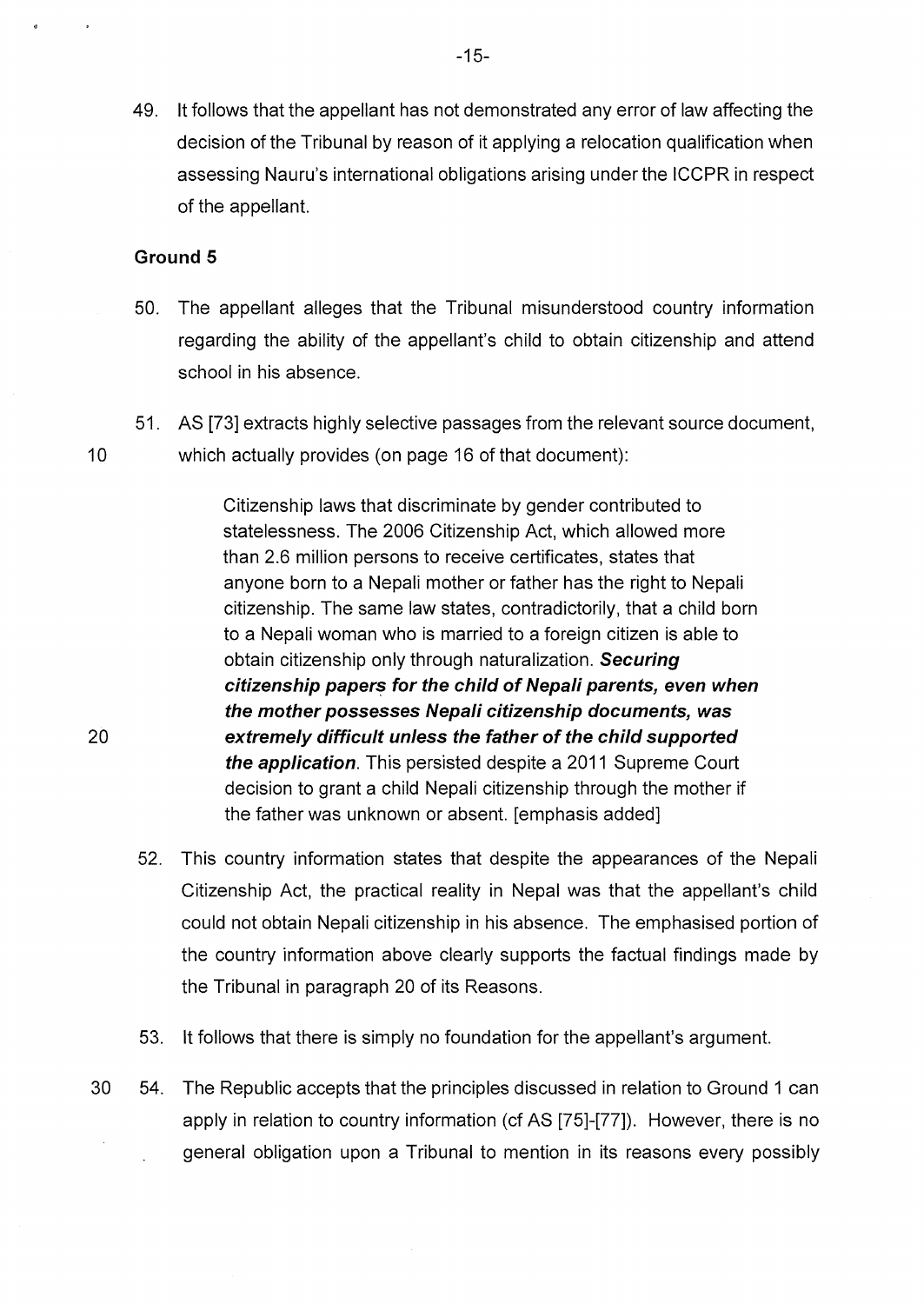relevant detail in the country information before it to avoid making an error of law (cf AS [77]). Having regard to the obvious intellectual engagement demonstrated in paragraph 20 of its reasons, there is no basis on which it can be inferred that the Tribunal somehow misunderstood the existence of a tension within that country information.

55. The exchange which took place at the Tribunal hearing extracts in AS [72] does not reveal any procedural unfairness. Rather, it reveals that the Tribunal informed the appellant of what it understood to be the position in Nepal; a common occurrence in proceedings under the RC Act. There is no suggestion 10 that it was not prepared to listen to evidence to the contrary or that it approached its task with some fixed view on the issue (nothing of that kind is alleged). Indeed, the appellant is more likely to have criticised the Tribunal if it had not mentioned that country information to him.

#### **Relief claimed by the appellant**

- 56. The appellant claims that success on ground one entitles him to a declaration from this Court that he is owed complementary protection by Nauru (AS [83(3)]).
- 57. That submission invites this Court to determine the merits of his claims, and cannot be acceded to. To the extent that the appellant's submissions involve 20 any analogy with the situation where a discretion has merged into a duty capable of enforcement by mandamus, $^{24}$  the present case bears no analogy with such cases. Even if the appellant is successful on ground 1, the relevant legal question remains, upon an evaluative judgment, what are the necessary and foreseeable consequences of Nauru returning the appellant to Pakistan? If the Tribunal erred in law in attempting to answer that question, this Court can do no more than enforce the law, and cannot substitute its own opinion of what the Tribunal's legal conclusions should have been, as flowing from some or all of the factual findings it made.

<sup>&</sup>lt;sup>24</sup> R v Anderson; Ex parte Ipec-Air Pty Ltd (1965) 113 CLR 177, 188 (per Kitto J), 201 (per Menzies J) and 203 (per Windeyer J); Commissioner of State Revenue (Vic) v Royal Insurance Aust Ltd (1994) 182 CLR 51, 88 (per Brennan J), 103 (per Toohey J) and 103 (per McHugh J). Nor is there any analogy with cases where peremptory mandamus has been granted (see Plaintiff S297-2013 v Minister for Immigration (2015) 255 CLR 231).